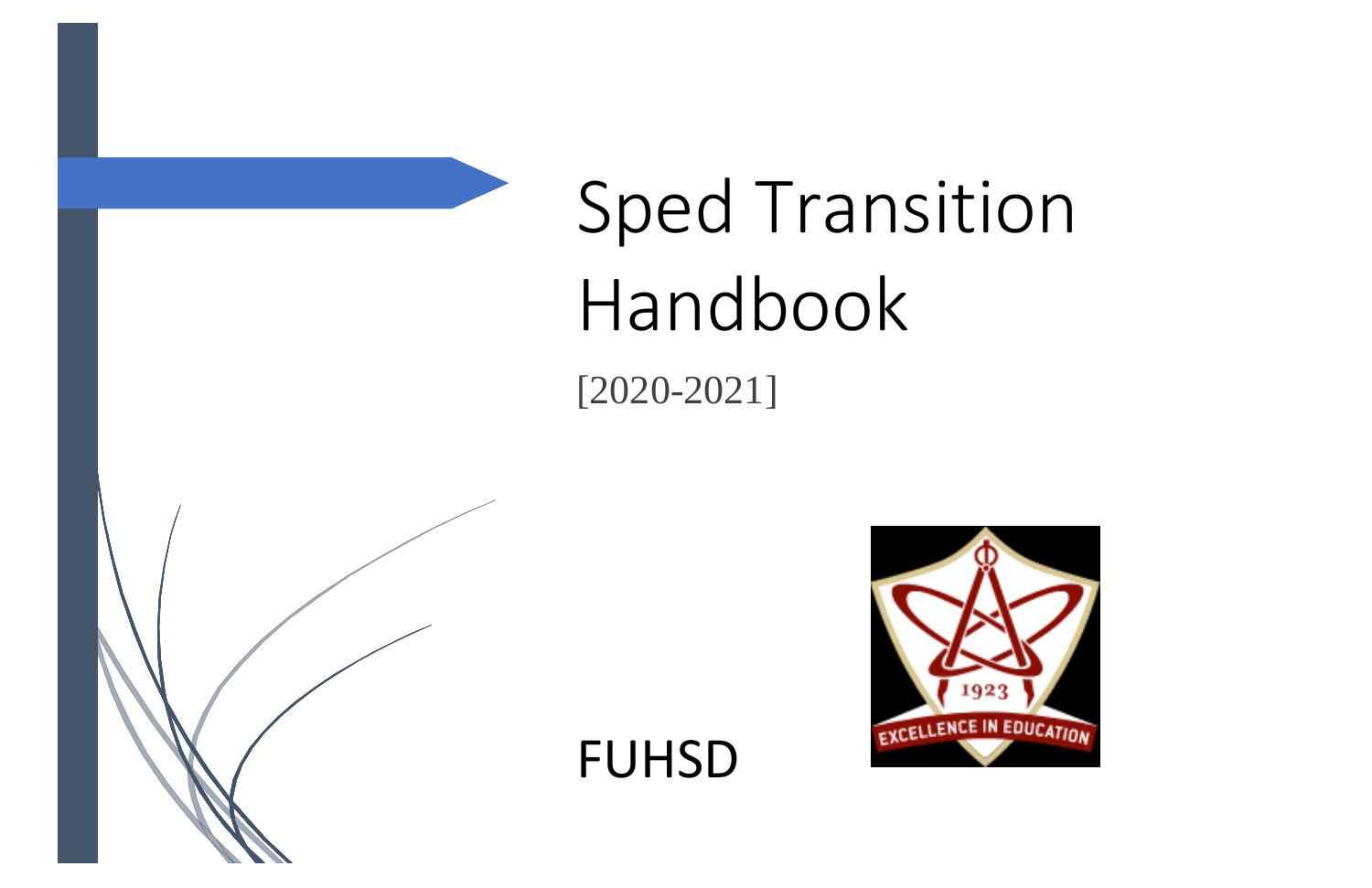# **Table of Contents**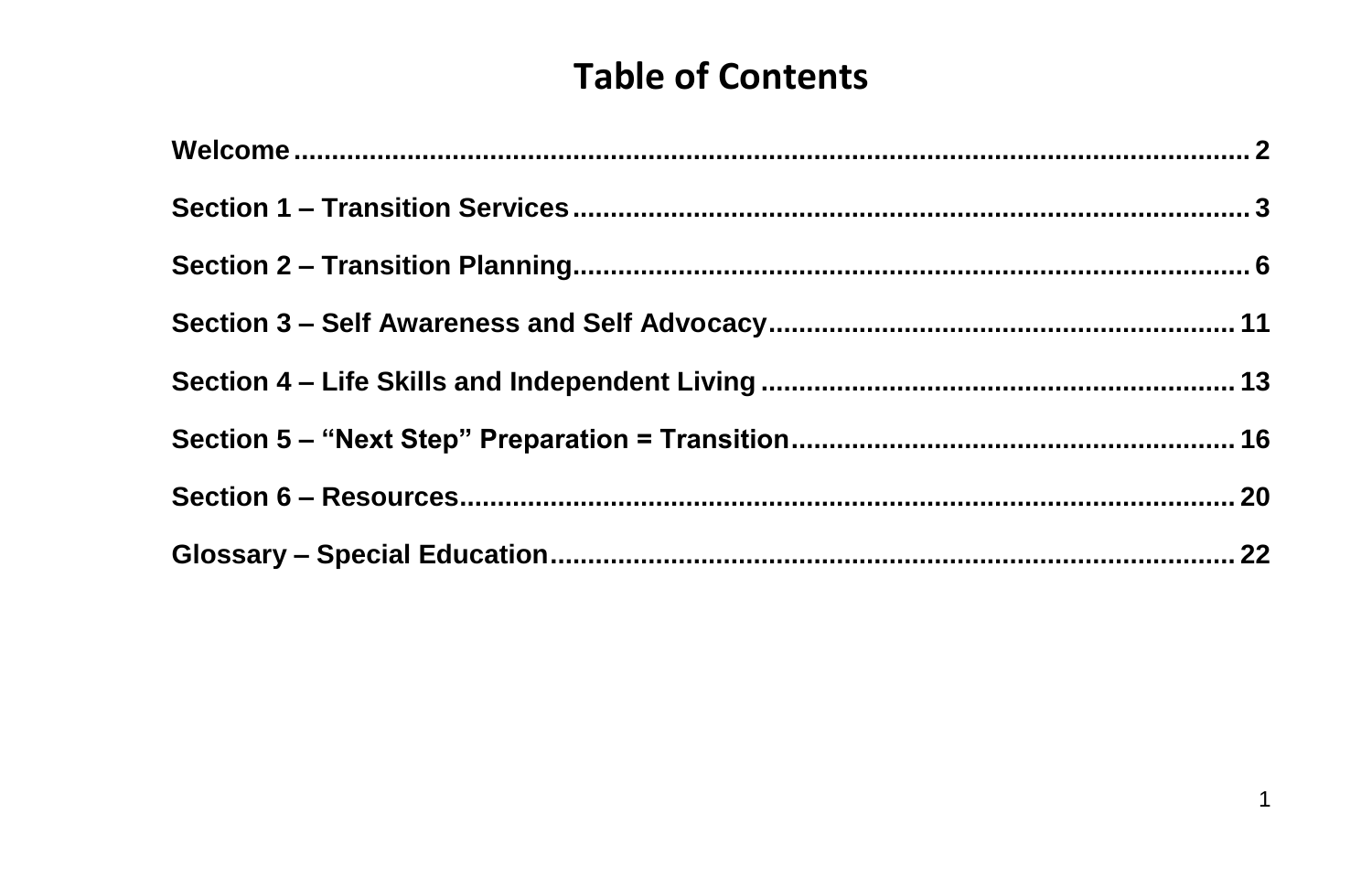# **Welcome**

I would like to take this opportunity to welcome you to the Fremont Union High School District. It is our hope and expectation that your student's time spent with our district will be rewarding academically and personally as they grow towards their goals in life. The transition services, coordinated with our middle school partners, will provide each incoming freshman with a foundation for academic and career exploration based on their individual needs and talents. It will also be the beginning of developing your student's abilities and confidence with self-advocacy. You will find our special education teachers and instructional staff well informed and ready to support all aspects of your student's development in high school. At this point in your student's educational career, life after high school may seem like a distant goal, but, as you will soon see, the time will pass quickly. During your student's time in our district, we will all be working together to achieve the very best for your student.

Sincerely,

Director of Educational and Special Services Fremont Union High School District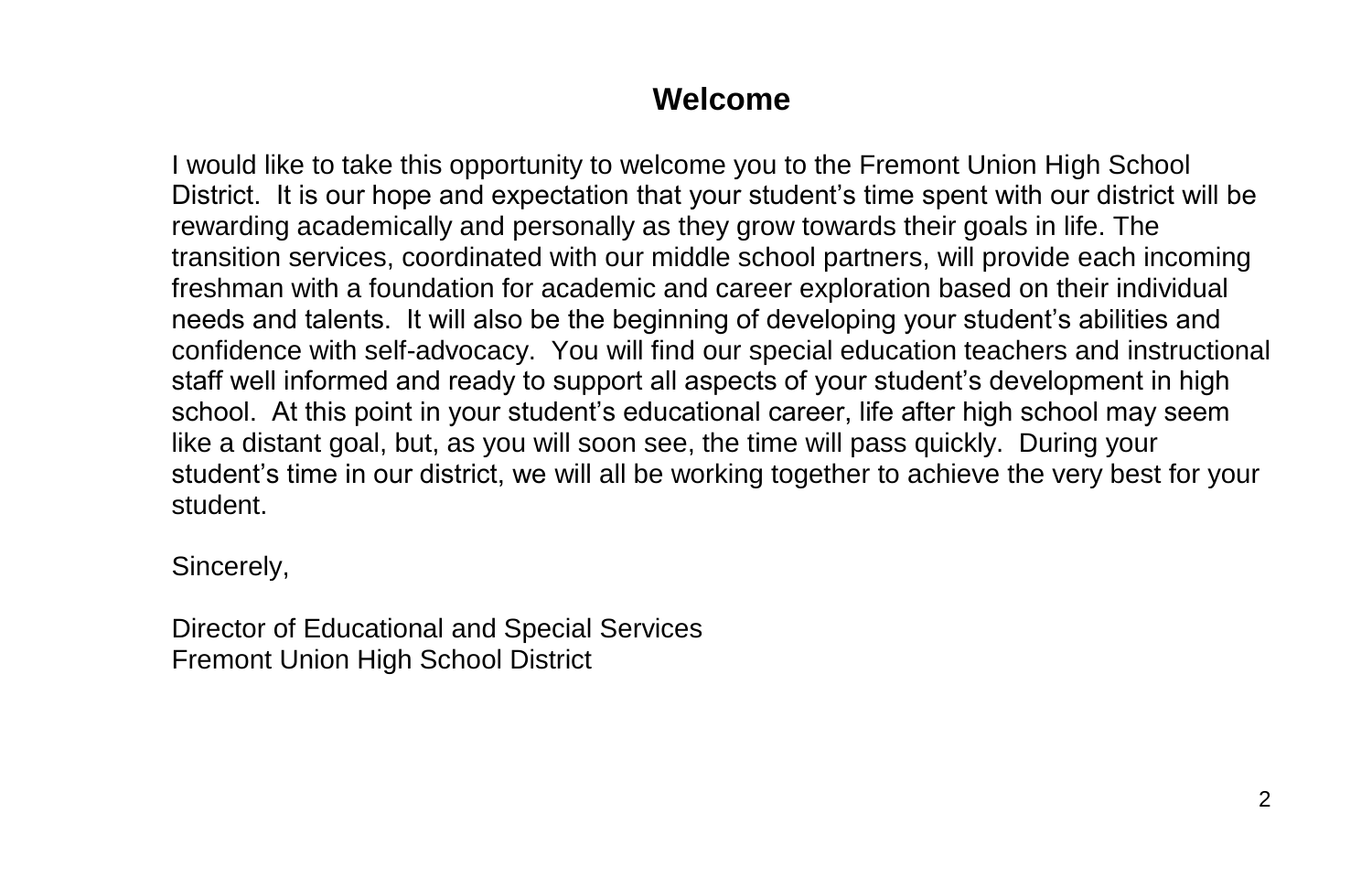# **Section 1 – Transition Services**

**"Transition"** is a term that is used to describe the process by which youth with disabilities move from the public school system to working and living in the community as adults. This process includes the experiences and education to assist them to become workers, responsible family members, and lifelong learners.

In the Fremont Union High School District (and the feeder middle schools) Transition Services are support services targeted and designed specifically for special education students to help them work toward their goals after high school. These services are provided in grades 6-12 and, in some cases, beyond high school in programs supported by our district. Our transition services address all special education students, regardless of their disability. These services involve students, schools, families, and communities working together to assist youth in achieving their goals and dreams and preparing for their adult lives.

The purpose of the Transition Program is to support a student's transition from school to employment, lifelong learning, and independent living, as a family member and citizen. The focus of this program is to promote:

- Self-discovery and advocacy in all aspects of the student's life
- Students maintaining high but realistic academic standards
- Employment and life skills preparation, including recreation
- Skill development in career planning and decision-making
- Parent participation and involvement in the community

\*Feeder Middle Schools are: Cupertino, Hyde, Kennedy, Lawson, McAuliffe, Miller, Columbia, and Sunnyvale.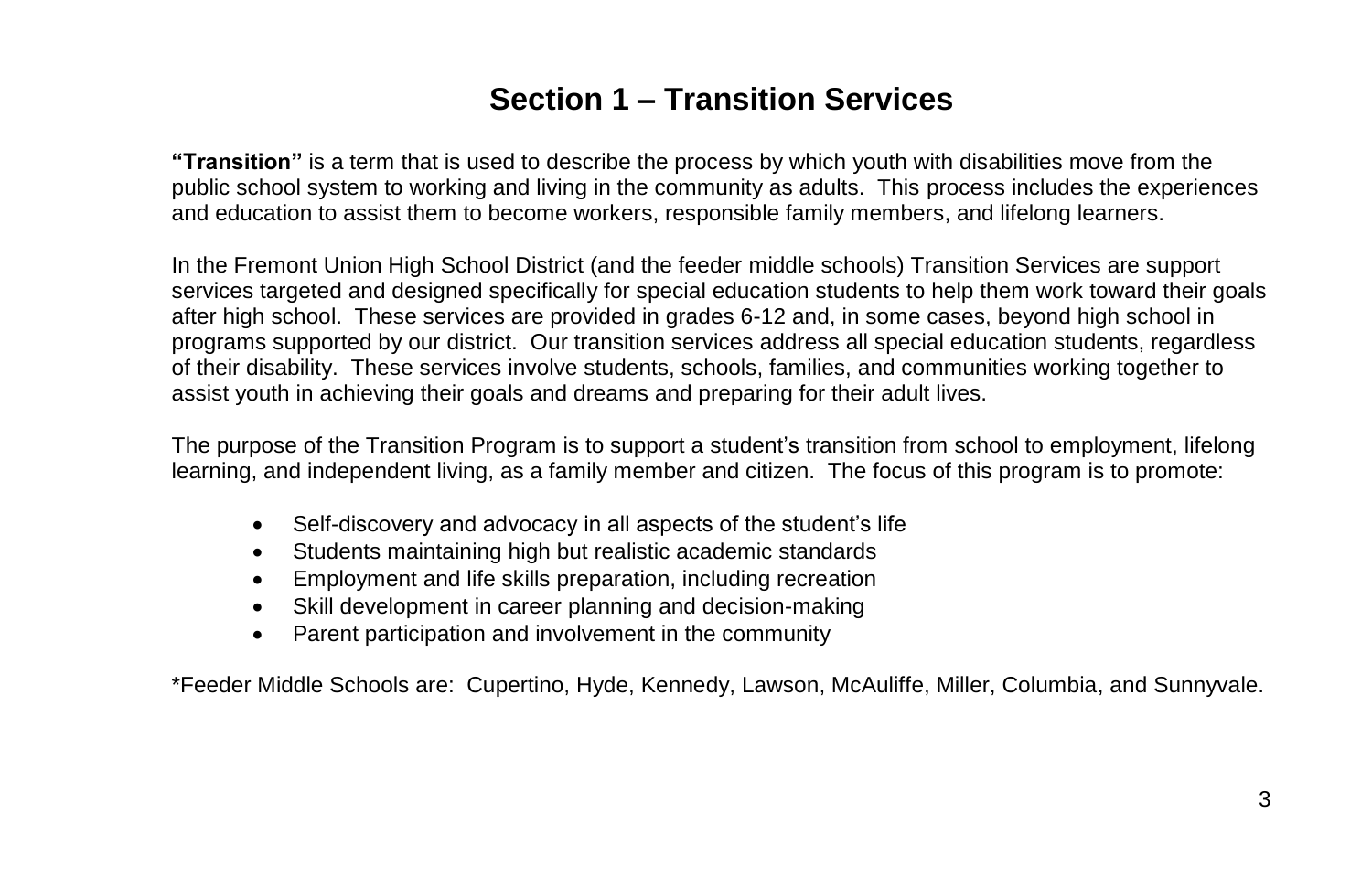### **Individual Transition Plan (ITP)**

By law, every student who is eligible for Special Education services must have a current Individual Education Plan (IEP). At age 16, Special Education students must also have an Individual Transition Plan (ITP). An ITP is a document that identifies the services and activities staff, family, and the student agree will support the individual student's transition to life after high school. The ITP document becomes a part of the IEP. There are steps for developing an ITP document:

- 1) Identify the student's "after high school" goals or vision
- 2) Create a statement describing the student's transition service needs which might include:
	- School Program including community activities
	- Classes student will be taking that involve transition and the appropriate accommodations for their needs to achieve their goals after high school
	- Identification about whether the student is on a regular high school diploma track, an alternative certificate of completion or certificate of attendance program
- 3) Discussion of transition services that will be considered in preparing the ITP document:
	- Classroom instruction
	- Community experiences outside the classroom setting
	- Employment and other high school objectives
	- Community connections, if appropriate, such as:
		- o Parents Helping Parents
		- o Department of Rehabilitation, San Andreas Regional Center
		- o Daily living skills as appropriate for each student
- 4) Establishing goals and short-term objectives that will enable the student to meet their specific post high school transition plan. ITP goals and objectives will be reviewed regularly along with the IEP goals.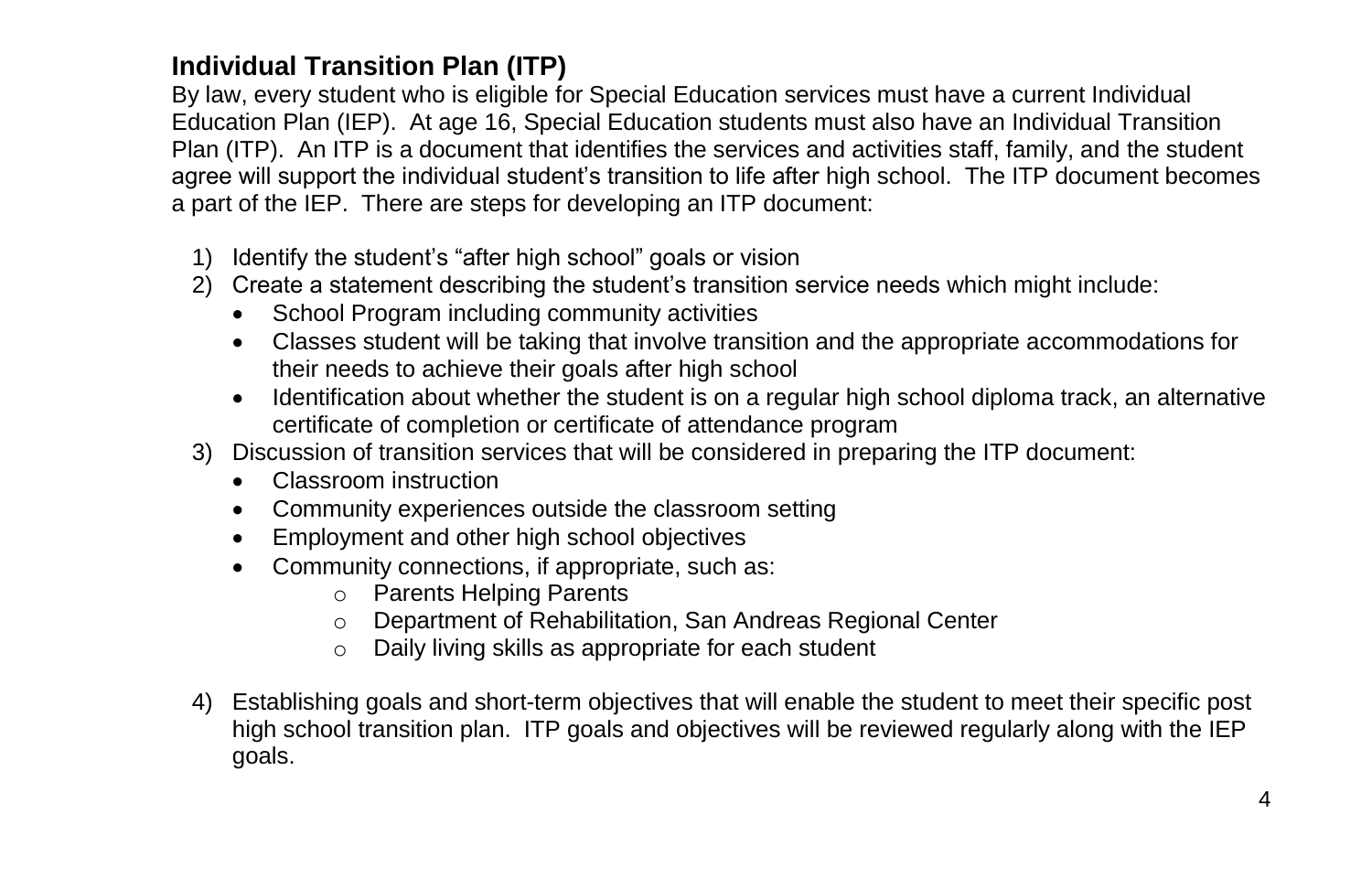# **Section 1 – Transition: Frequently Asked Questions**

### • **What is the purpose of the Transition Program?**

The purpose of the Transition Program is to support the student's "next step" from school to adult life. This may include employment, lifelong learning, and independent living, as a family member and citizen. The program provides an array of student focused programming and services.

### • **What is "Transition" Planning?**

Transition planning is the process for students with disabilities to prepare for adult life. It includes the support of schools, families, and communities working together to determine and provide educational experiences that will assist students in achieving their goals and dreams. This requires a plan called the **"ITP."**

### • **What is the "ITP"?**

The ITP is an Individual Transition Plan that is a part of the Individual Education Plan (IEP) and by law is required for students age 16 and above. It is documentation of the services the IEP team (student, staff, and families) agrees to provide for the student.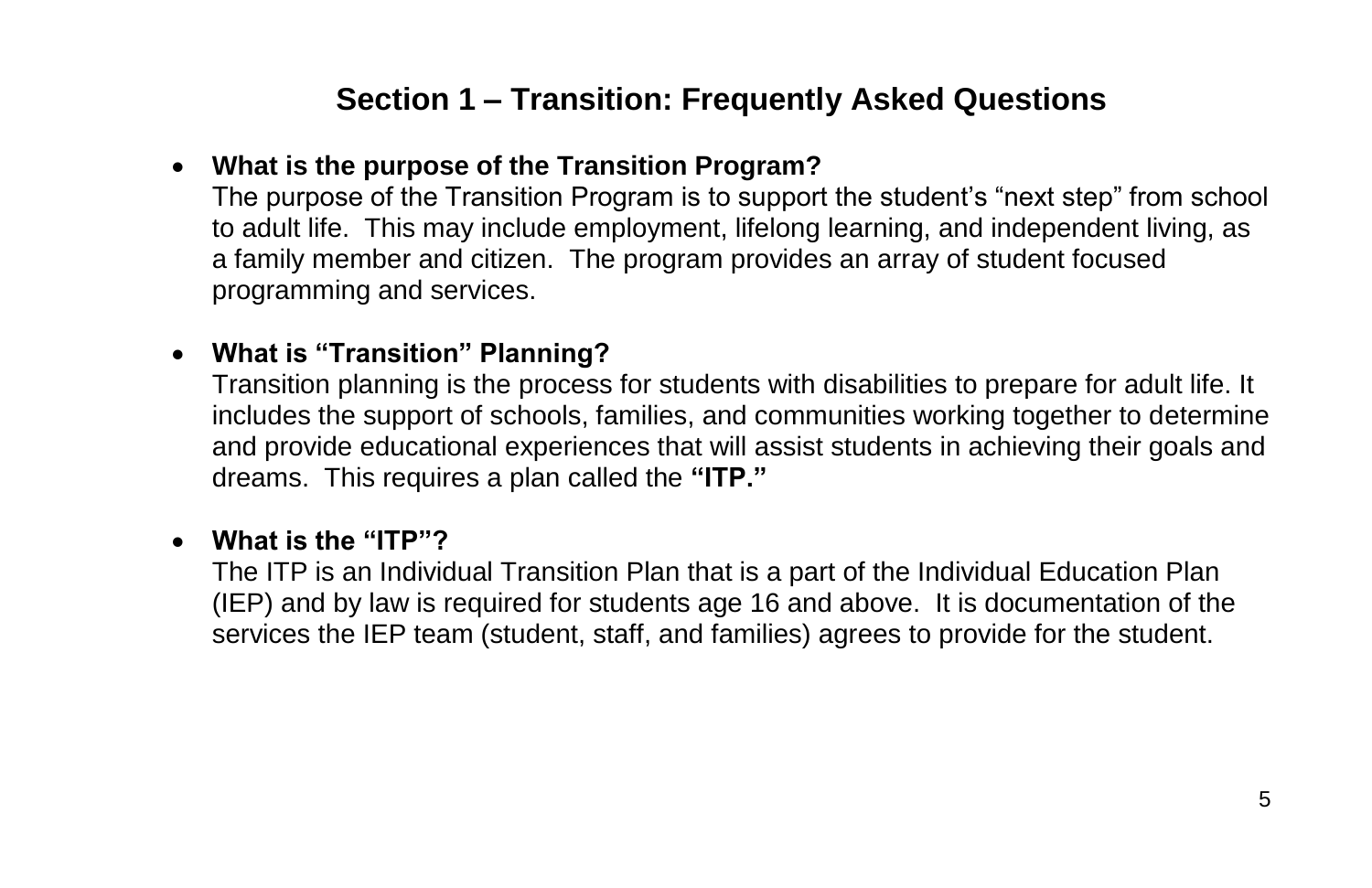# **Section 2 – Transition Planning**

The following are checklists of transition activities to consider when preparing a student for his/her post high school experience. The student's skills and interests will determine which items he or she should complete. This is a partial and adapted list from the California Department of Education.

### **Four to Five Years before leaving the School District (9th grade)**

- ❑ Identify personal **learning styles** and the necessary accommodations to be a successful learner and worker, and communicate this to your teachers.
- ❑ Identify **career interests and skills**, completed interest and career inventories, and identify additional education or training requirements.
- ❑ Explore options for **colleges, vocational schools, and/or careers**.
- ❑ Identify interests and options for future living arrangements, including supports.
- ❑ Investigate assistive technology tools that can increase community involvement and employment opportunities.
- ❑ Broaden your experiences with **community** activities and expand your friendships.
- ❑ Pursue and use local transportation options outside of the family.
- ❑ Investigate **money management** and identify necessary skills, open a savings account.
- ❑ Acquire an **identification card** and the ability to communicate personal information.
- ❑ Identify and begin learning life skills necessary for independent living.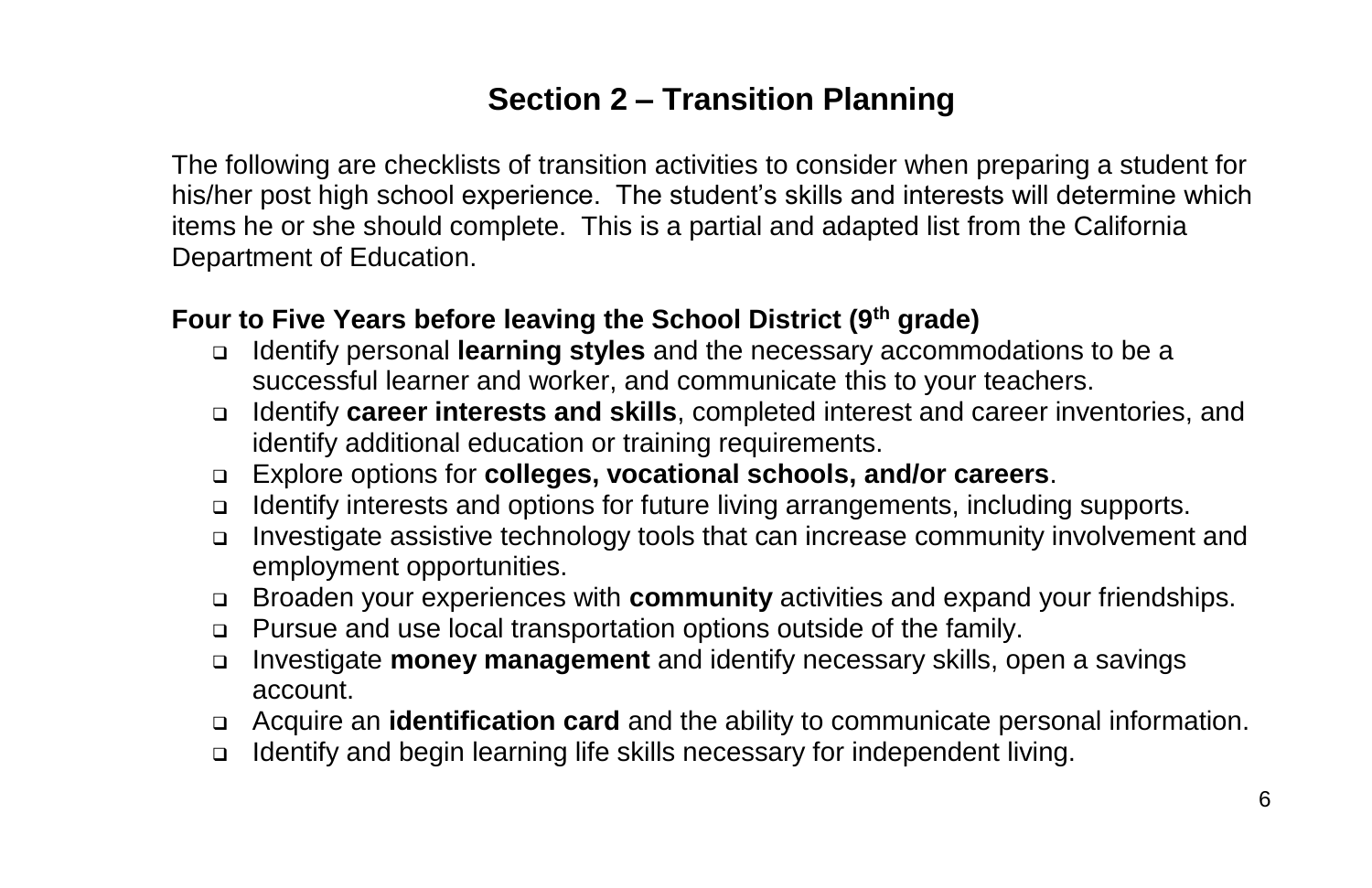### **Two to Three Years before leaving the School District (10 & 11th grade)**

- ❑ Identify community support services and programs (vocational rehabilitation, county services, centers for independent living, etc.).
- ❑ Invite adult service providers, peers, and others to the IEP meeting, and then run your own IEP meeting.
- ❑ Match **career interests and skills** with vocational course work and community work experiences.
- ❑ Gather more information on **colleges and vocational schools** and the support services offered and make arrangements for accommodations to take college entrance exams.
- ❑ Visit and take a tour of colleges of interest.
- ❑ Identify **health care** providers and become informed about sexuality and family planning issues.
- ❑ Learn and practice appropriate **interpersonal communication** and social skills for different settings (employment, school, recreation, etc.).
- ❑ Explore legal status with regards to decision-making prior to **age of majority**.
- ❑ Begin a **résumé** and update it as needed.
- ❑ Practice independent living skills (e.g., budgeting, shopping, cooking, and housekeeping).
- ❑ Identify needed personal assistant services and, if appropriate, learn to direct and manage these services.
- ❑ Engage in a volunteer opportunity.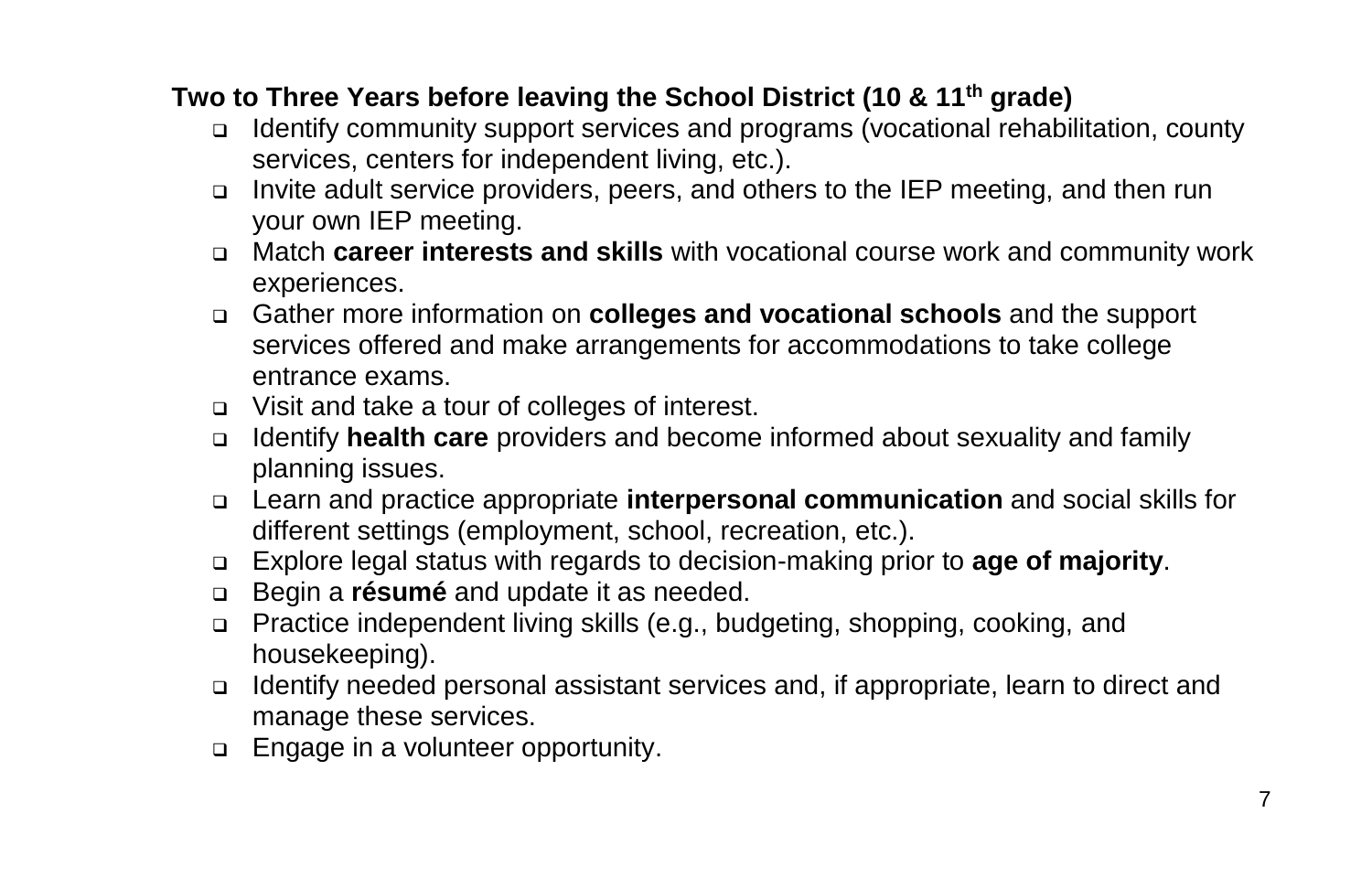# **One Year before leaving the School District (12th grade or Post-Secondary)**

- ❑ Apply for financial support programs (supplemental security income, independent living services, vocational rehabilitation, and financial aid and personal assistant services).
- ❑ Identify the **college and/or vocational school** you plan to attend and arrange for accommodations.
- ❑ Practice effective communication by developing interview skills, asking for help, and identifying necessary accommodations at post-secondary and work environments.
- ❑ Specify desired job and obtain paid employment, with support as needed.
- ❑ Take responsibility for arriving on time to work, appointments, and social activities.
- ❑ Register to vote and, if male, register for the selective service.
- ❑ Connect with community services & programs,
- ❑ Engage in a volunteer or job opportunity.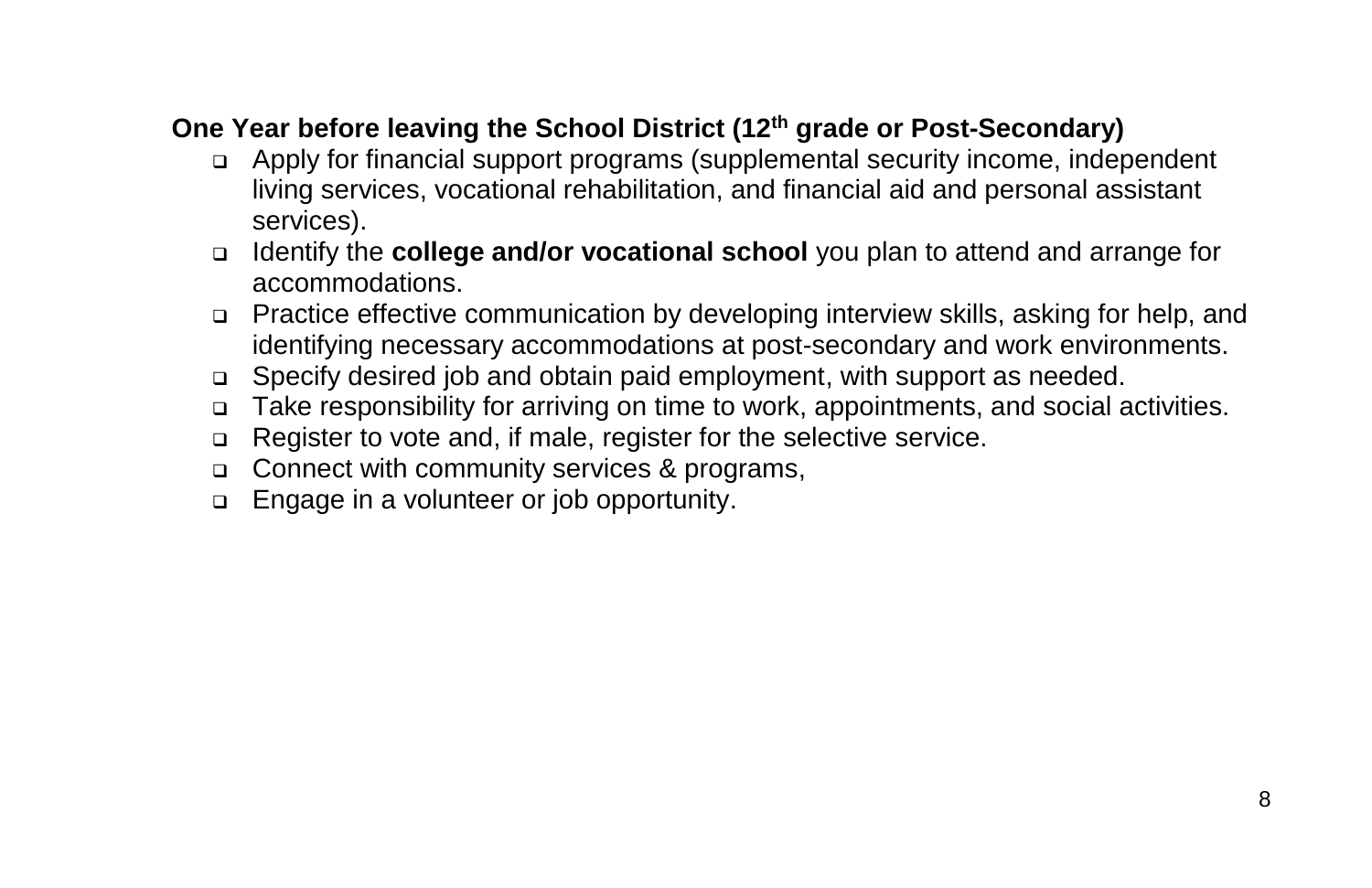# **Section 2 – Transition Planning: Frequently Asked Questions**

#### • **Where can students find out about careers and employment?**

On each campus, there is a Career Center where all students can find a wealth of information. The Career Centers have staff to provide assistance as needed. There is printed material, local job market information, and computers for doing on-line searches. In special education classes, students have additional opportunities for career exploration with Transition Specialists. Transition Specialists work with students to help them investigate their interests and understand career and vocational options available to them. Most campuses sponsor a Career Day when employers come to the school to present their company or organization and talk with students. We also have had a Job Fair specific to special education students, where they are able to apply for part-time and summer employment and talk with staff in a smaller environment with the support of special education staff.

#### • **How can students keep track of career and/or college information collected during high school?**

Beginning in the ninth grade students will maintain a "Portfolio" of information and documentation related to transition goals and four year planning throughout high school and beyond. This will include a transcript of grades, graduation requirements, job interest inventories, career assessments, non-school organizations, and part-time employment. Additional information including college or vocational exploration can also be in the portfolio.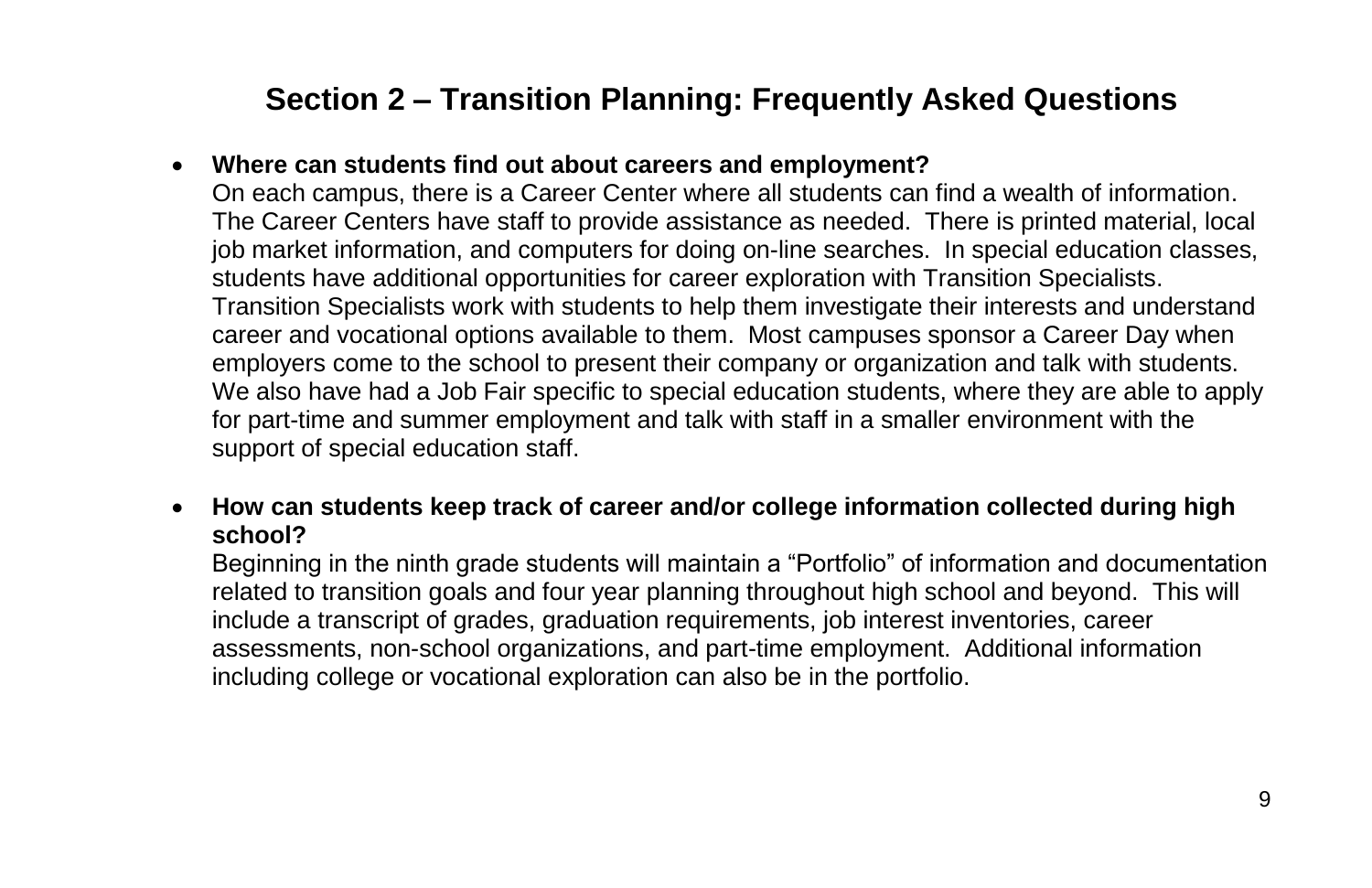- **What learning experiences are available (outside of academic work) that can provide students an opportunity to learn about the World of Work?** Some of the opportunities for learning work skills at school are: Work Based Learning (WBL) is a competency-based experience that integrates classroom instruction with structured worksite experiences. Through work-based learning students gain occupational and employability skills while applying and advancing their knowledge in academic areas. WBL uses the school and the workplace as resources for students to learn about careers, reflect on their interests, set career goals, and develop the skills and knowledge needed for a productive future. Possible experiences could be an apprenticeship, clinical experience, on the job training, job shadowing, internships, mentoring, or a school enterprise.
- \* Students can explore paid work experience through the WorkAbility 1 Program and Transition Partnership Program (TPP), which are collaborations between FUHSD and the California Department of Education and Department of Rehabilitation (DOR). (See Section 5 in this handbook)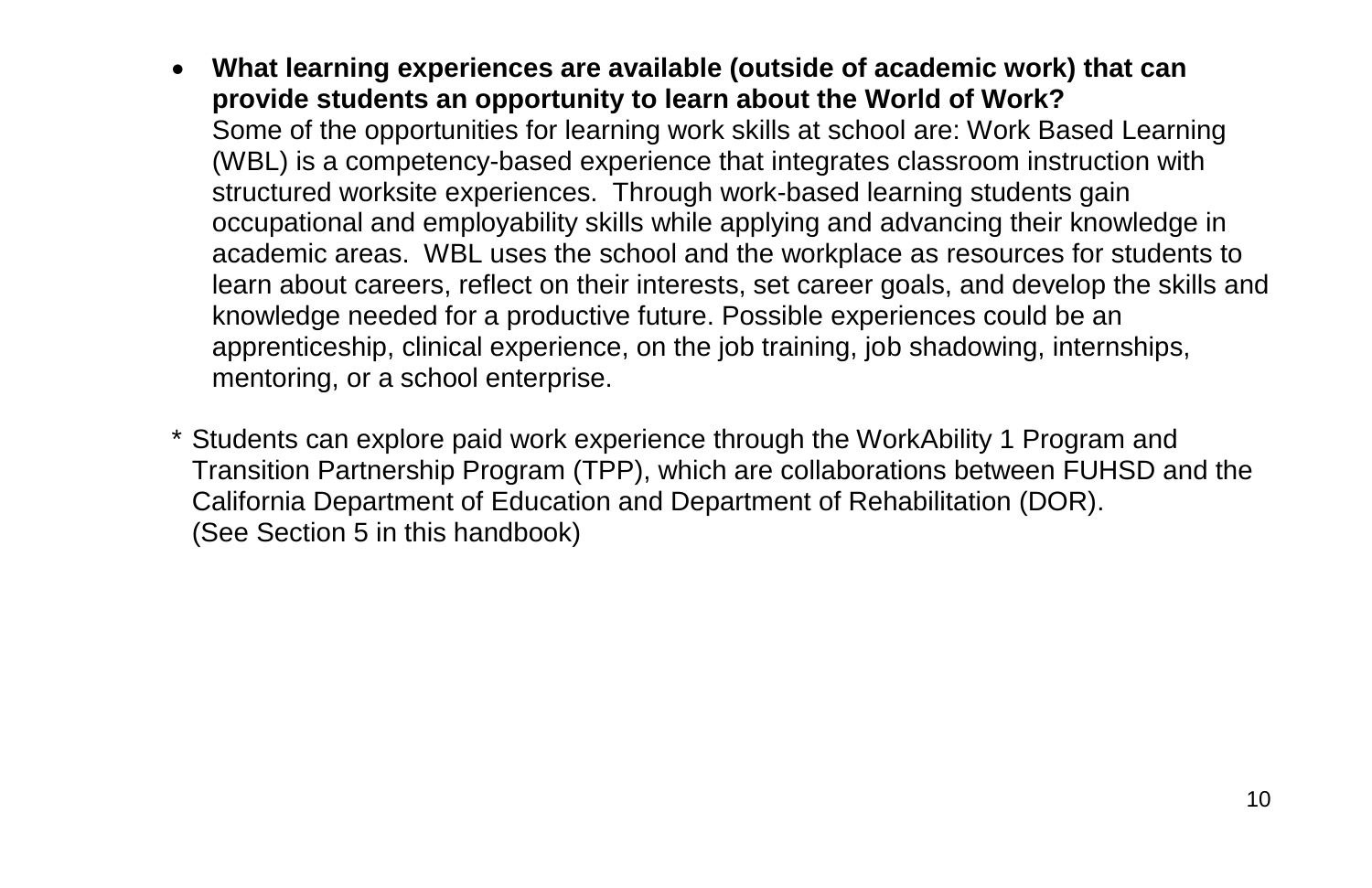# **Section 3 – Self Awareness and Self Advocacy**

#### • **Parent Involvement:**

- $\triangleright$  Encourage and coach your student to actively participate in a plan for the future.
- $\triangleright$  Understand your student's disability and what accommodations are needed for success.
- $\triangleright$  Encourage belief in self-confidence and ways to develop it.
- $\triangleright$  Stay involved at school and get to know your student's teachers and staff.

#### • **Local Resources:**

- ➢ Internet see "Resources" (Section 6) in this handbook
- ➢ Parents Helping Parents (PHP), a community agency located in Santa Clara
- ➢ Special Education teachers and administrators
- ➢ Community Advisory Committee (CAC) www.fuhsd.org/cac

#### • **Focus on Student Strengths:**

- ➢ Student needs to focus on strengths. Then practice, practice, practice.
- $\triangleright$  Help your student find strategies that work for improved learning.
- $\triangleright$  Encourage sports, recreation, a hobby, community service, and social activities.

#### • **Be Aware of Your Rights:**

- $\triangleright$  Don't be afraid to speak up if you don't think the student is getting the help needed.
- ➢ Parent or student can talk to a teacher, school counselor, school social worker, school principal, or any other adult connected to the school.
- **Never Give Up!**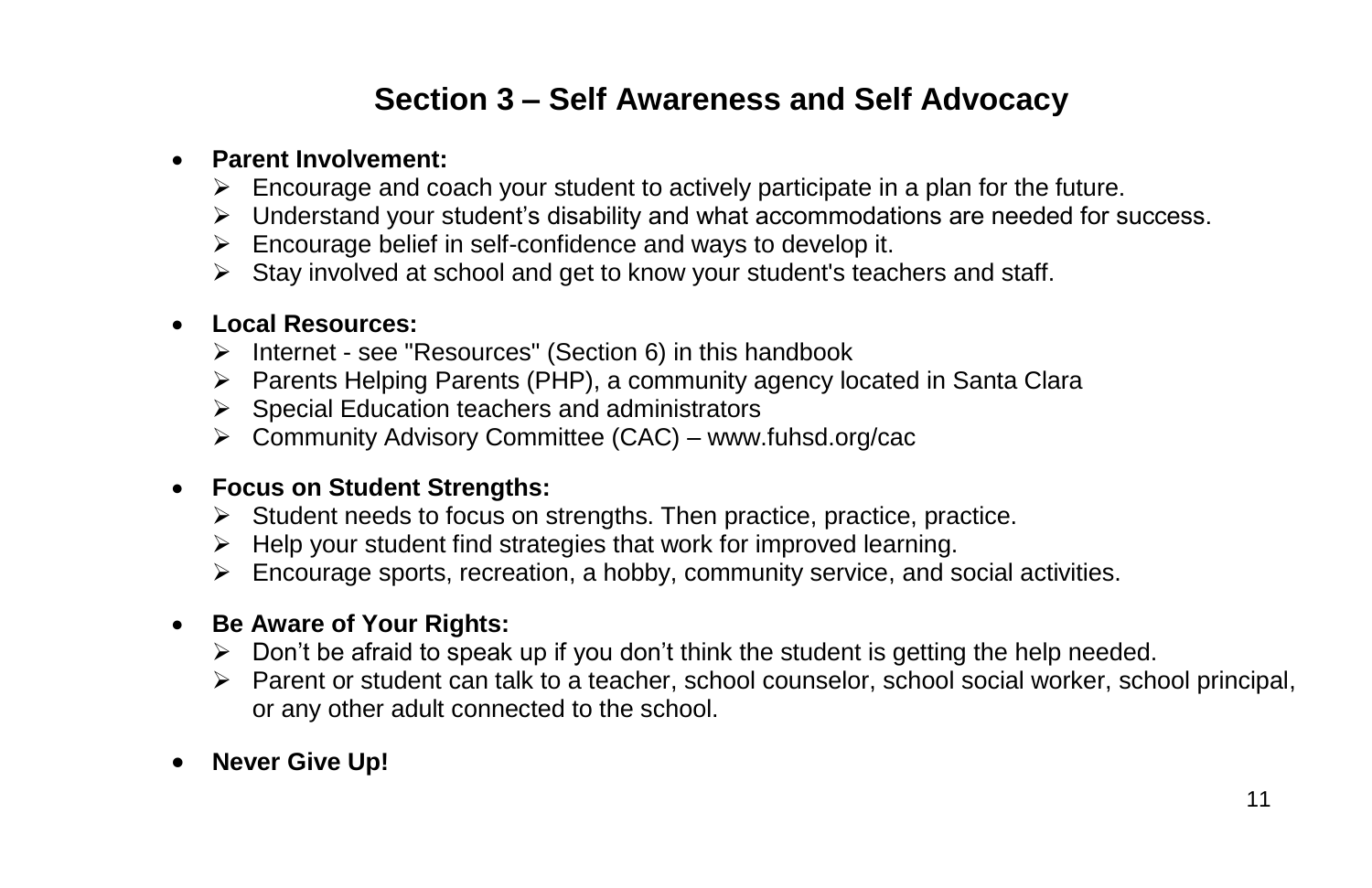# **Section 3 – Self Awareness and Self Advocacy: Frequently Asked Questions**

#### • **What is "SELF ADVOCACY"?**

 $\circ$  "Self Advocacy" is the student's ability to state that they have a verified disability and be able to explain how it relates to a classroom or work setting. For example: "I have a disability that makes it very hard for me to stay focused. As a result of this I take medication and might need to take a recording or get help taking notes so that I can review the material later."

### • **What do students need for "SELF ADVOCACY?"**

- o Students need to emphasize their abilities, strengths, and special interests. For example, "I have good long-term memory, once I learn something, I've got it."
- $\circ$  Explain any recommendations that have been found to work and be willing to put forth extra effort to be successful.
- o Suggest accommodations such as having a note taker, extra time on tests, and/or taking tests in an environment with less distraction.
- $\circ$  Understand that accommodations need to be reasonable and not cause undue burden or fundamental alteration of the course content and procedures.

#### • **How can families support their students?**

- o Understand the student's disability and focus on his or her strengths.
- $\circ$  Bolster student's confidence so he or she can advocate for him or herself.
- o Maintain on-going communication with staff.
- o Attend all IEP meetings.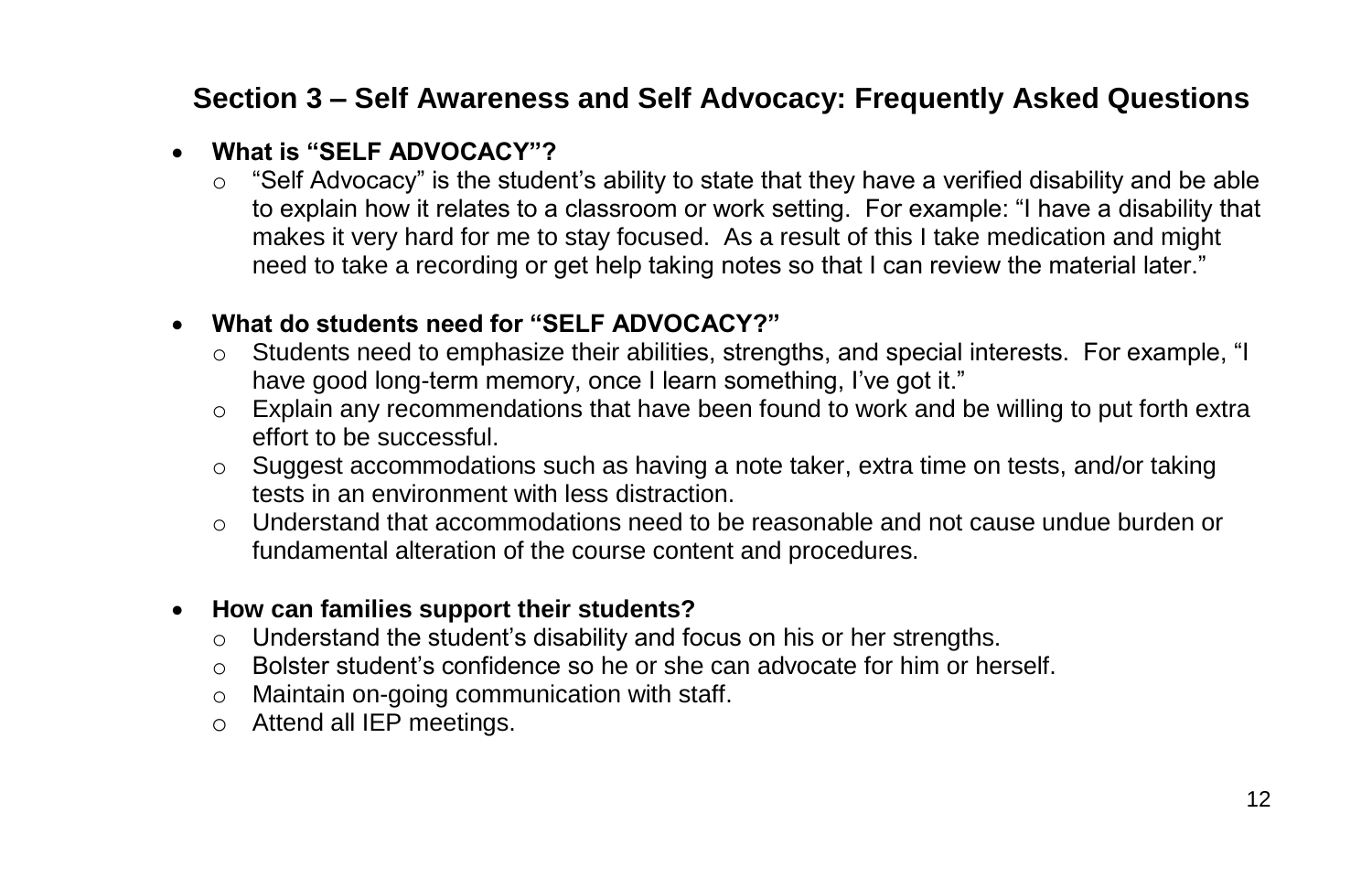# **Section 4 – Life Skills and Independent Living**

- **Academic Opportunities include classroom and community based instruction, which provide:**
	- o Consistency in skill training between home, school, and community
	- o Practice using skills
	- o Social contacts
	- o Increased skill development
	- o Opportunities to make meaningful choices
	- o Opportunity to interact with people in the community
	- o An environment for students to grow in self-confidence

### • **Life Skills:**

There are opportunities in the community for students to learn skills needed to participate in a natural environment. The necessary skills are grouped in **"The Essential Strands"** of the curriculum, which are:

- o Independence
- o Responsibility
- o Social Skills
- o Health and Nutrition
- o Communication Skills

Each Strand includes a variety of skills to be learned.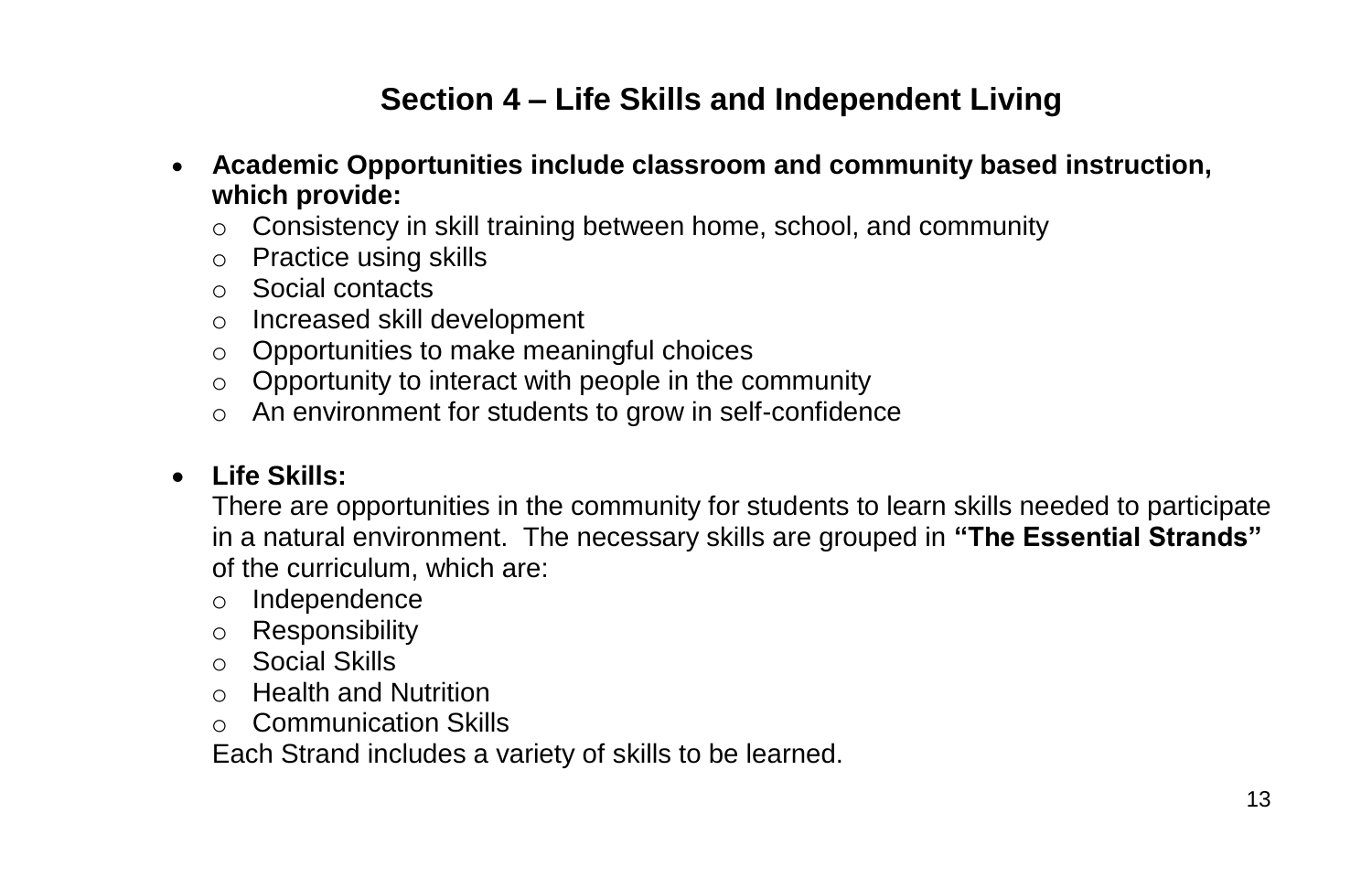### • **Community Based Programs:**

- o Community based programs are ones that are based on/off school campus and in the community.
- o Students may participate in all school activities, such as school dances, rallies, graduation ceremonies, etc.
- o Students are encouraged and coached to participate in community experiences that are appropriate for the student's individual interests.

### • **Local Partnership Agreement (LPA)**

The intent and purpose of this Local Partnership Agreement (LPA) is to create a more efficient and effective system wherein the three core and multiple community partners work collaboratively to increase competitive and integrated employment for individuals with intellectual/developmental disabilities (ID/DD) in transition through high school and into adulthood. Our LPA will continue to work on creating smooth pathways for individuals to access local community resources and opportunities for competitive integrated employment (CIE) and to be independent contributing members to their community.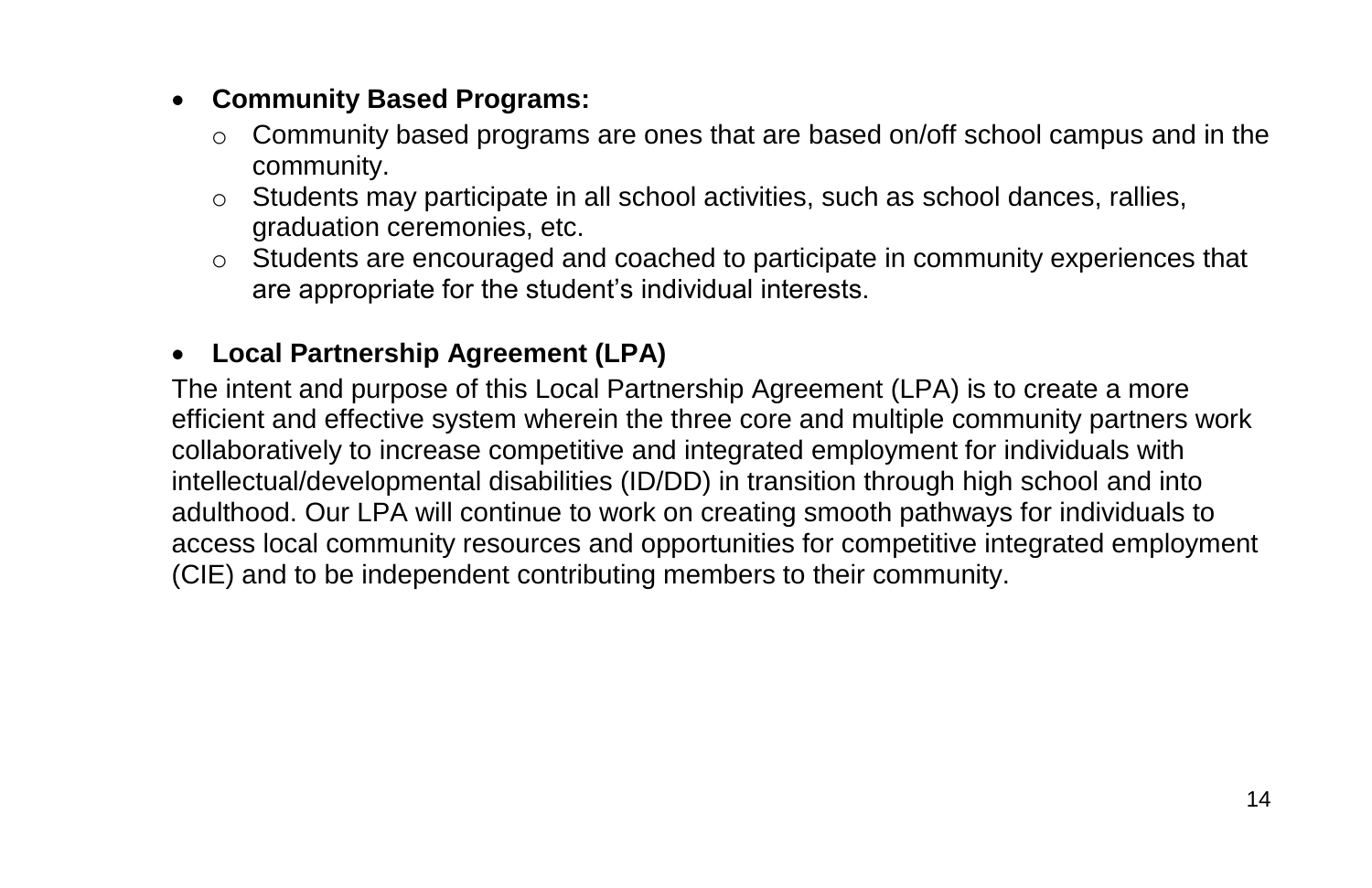# **Section 4 – Life Skills and Independent Living: Frequently Asked Questions**

- **What are the academic opportunities for students with special needs?**
	- $\circ$  Students with moderate to severe disabilities have a common curriculum that is aligned to the California Department of Education alternative standards for students with moderate to severe disabilities.
- **What life skills are taught in special education classes?**
	- $\circ$  The essential strands of Life Skills are: Independence, Responsibility, Social Skills, Health and Nutrition, and Communication Skills.
- **What are the options for students after high school?**
	- o Options include Post-Secondary programs, Community College, 4-year College, Vocational Schools, Apprenticeships, Department of Rehabilitation (DOR), Adult Education, San Andreas Regional Center (SARC), or Employment.
- **What are the resources for independent living after high school?**
	- o Independent Living Center
	- o Parents Helping Parents
	- o FUHSD Spring Parent Information Night (usually in March)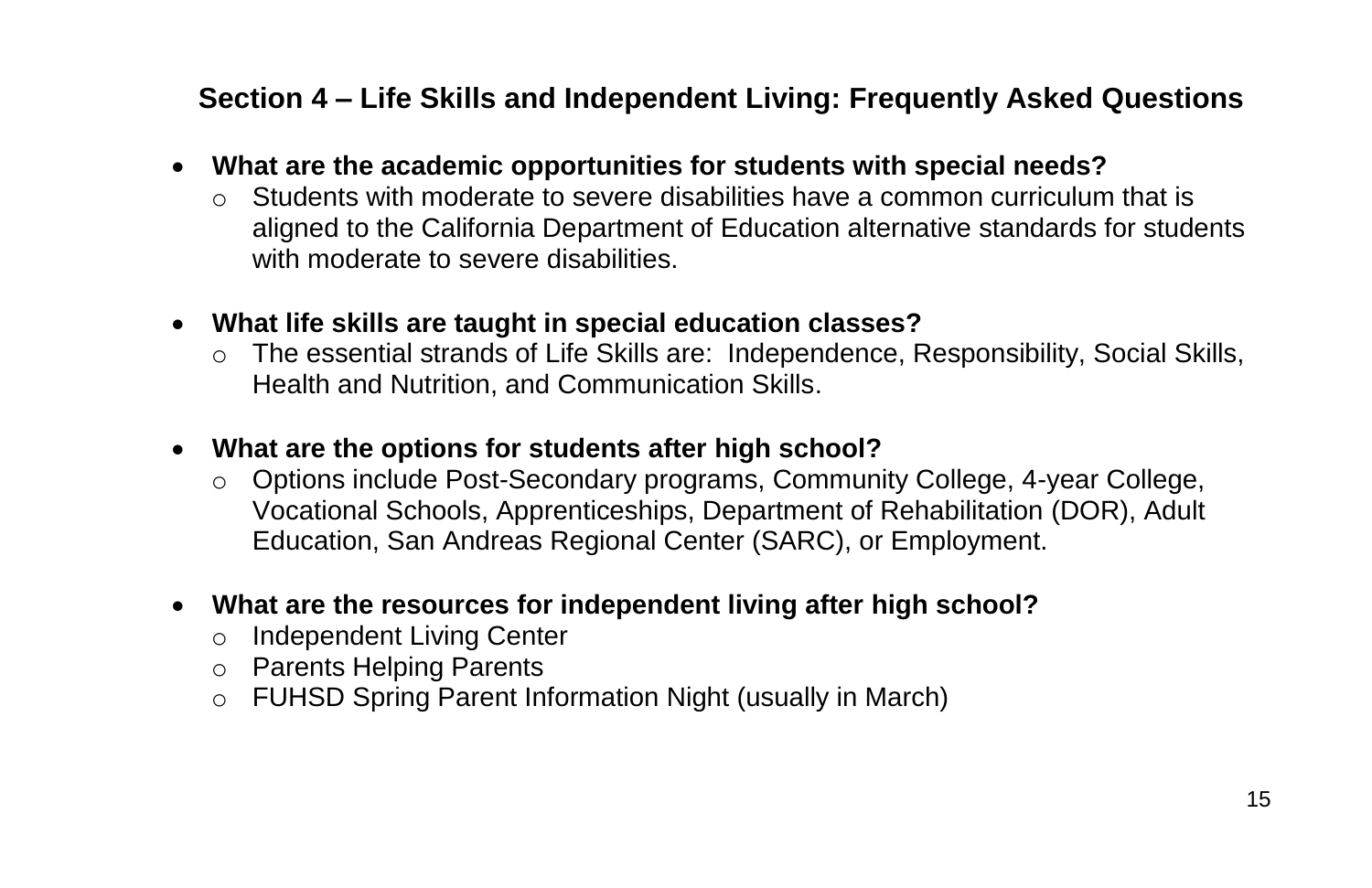# **Section 5 – "Next Step" Preparation = Transition**

### • **Key Skills:**

According to the Departments of Labor and Education, the key skills that are essential for successful transition to employment, continuing education, and quality of life are:

- o Basic academic proficiency (Academic Standards)
- o Ability to work with others
- o Adequate work skill preparation

#### • **All high school students need to understand:**

- o Mastery of basic academic skills
- o Self understanding/advocacy
- o The value of work and community service
- $\circ$  The world of work
- $\circ$  Preparation needed for life after high school (living arrangement, job preparation, and working)

#### • **Students can expand their global skills with:**

- o Elective Classes
- o Career Exploration
- o Assessment (Learning Styles and Interest Inventories)
- $\circ$  Career Technical Education (CTE) classes offer students opportunities to explore careers in industries that are thriving in our region. Each school has its own "pathways" (sequence of courses designed to deepen students' learning in a given industry sector).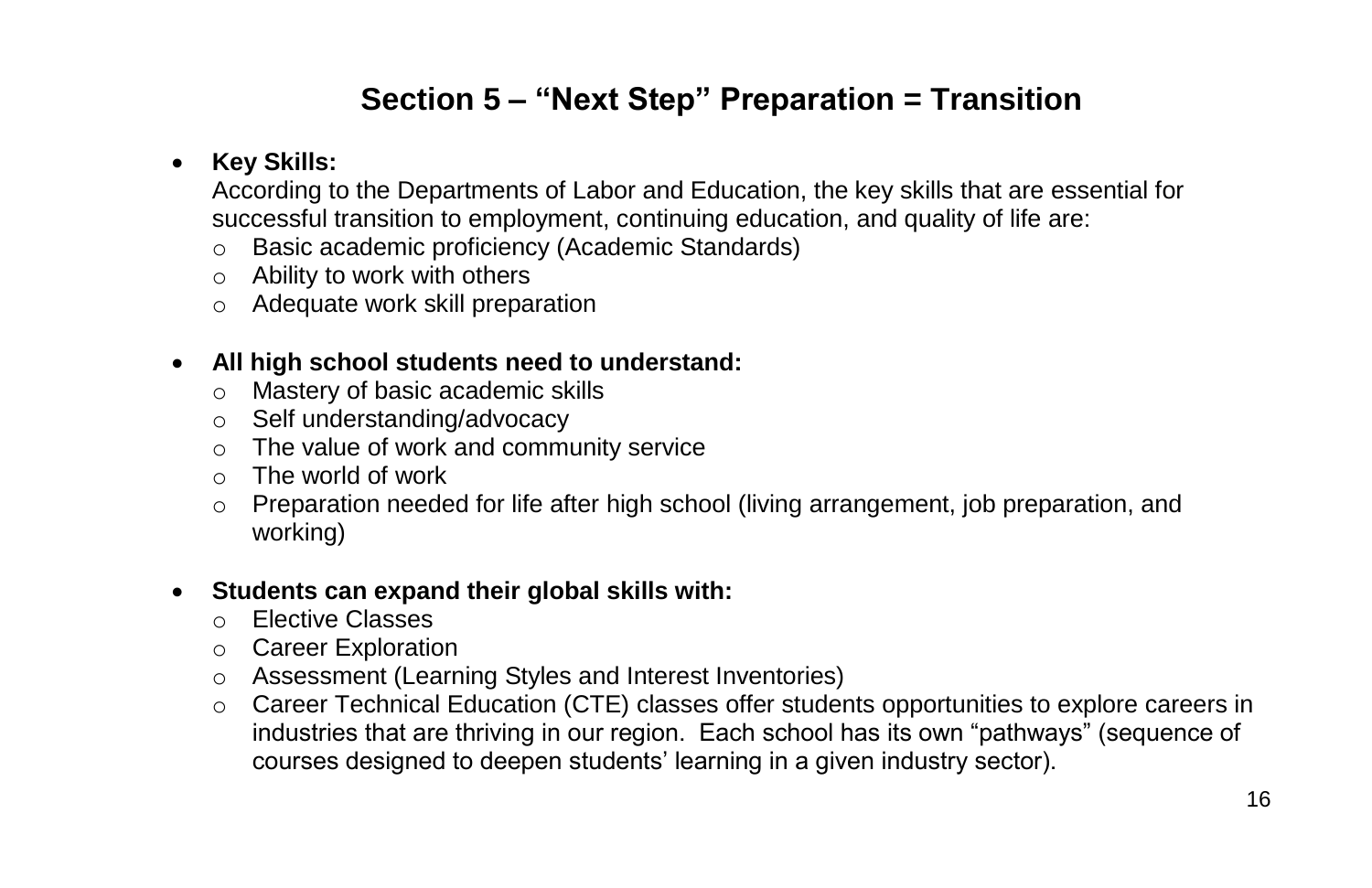### **WorkAbility 1:**

WorkAbility 1 is a state funded program with specific guidelines for implementation of transition services for high school and middle school special education students. The WorkAbility 1 resources enable schools to offer additional opportunities for transition instruction, training, and experiences that help students learn and acquire skills for post-high school life. Services for a student are based on their individual needs. Some of the services provided to students through this program are:

- **Assessment:** A variety of career and interest tests/inventories are used within the district to help students discover more about their potential career interests and their personal preferences for a job.
- **Career Exploration**: Include support in individualized planning to maximize achievement of student goals.
- Support for student led IEP/ITP meetings in which students demonstrate self-advocacy and self-determination skills.
- Opportunity to use technology for research and planning their education and career future.
- Opportunity to have experiences such as: Job Shadowing, Community-Based Instruction, Service Learning, Subsidized Employment, work experience at Work Based Sites, Paid work experience, and Job search process (application, interview, resume, and portfolio).
- **General Experiences:** that includes academic classes, extracurricular opportunities, careertechnical classes, and electives with a counselor or teacher and parents.
- **Information About Disabilities:** learning styles and accommodations strategies.
- **Career Portfolio:** development, using technology.
- **Independent Living:** includes development of skills to maximize the student's potential to live on their own.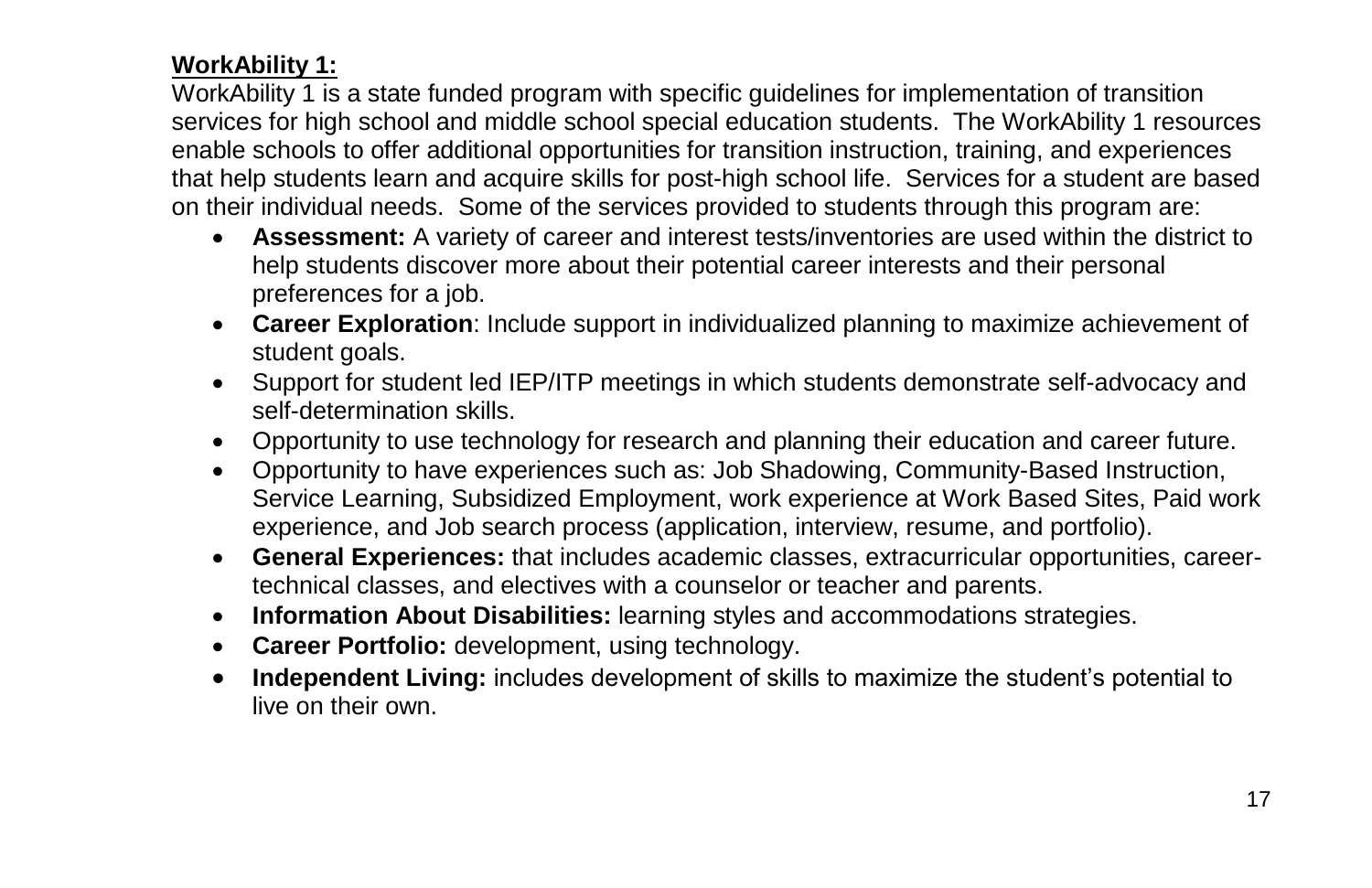### **Transition Partnership Program:**

The Transition Partnership Program (TPP), in collaboration with the Department of Rehabilitation (DOR), is designed to help students as they transition from their secondary education into a career. TPP promotes Job Exploration Counseling, Workplace Readiness Training, Work-based Learning Experience, Counseling on Post-Secondary Options, and Self-Advocacy. The five student services are defined by the following:

- **Job Exploration Counseling:** offers ways to learn about the different kinds of jobs and which ones are best for the student's strengths and interests.
- **Work-Based Learning Experiences:** offer a variety of ways to connect with local professionals and get real-world work experience.
- **Postsecondary Counseling:** helps you learn about different educational programs available and resources to support the student's educational success.
- **Workplace Readiness Training:** helps the student prepare for employment by learning good work habits and interpersonal skills, and developing independent living skills.
- **Self-Advocacy Training**: helps the student build leadership skills, gain confidence in professional environments, and understand what is needed to succeed in the workplace.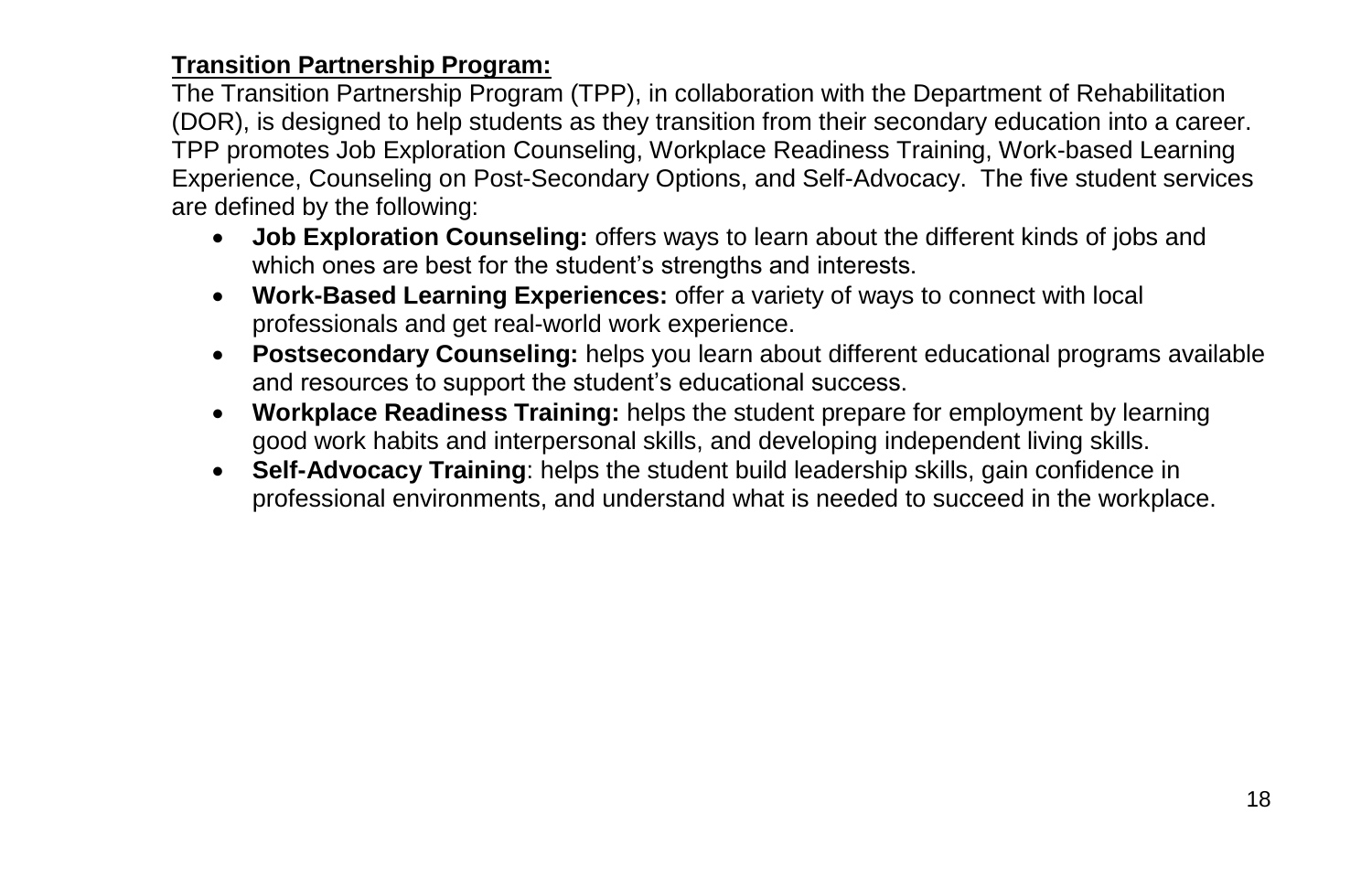# **Section 5 – "Next Step" Preparation = Transition: Frequently Asked Questions**

### • **What is the "Next Step" after High School?**

- $\circ$  Continuing Education (College, Vocational Training, Adult Education)
- o World of Work
- o Independent Living
- o Recreation
- o Social

### • **What is Assessment?**

An assessment may be a questionnaire, a checklist, a survey, or other method for determining what a student's aptitudes, abilities and/or interests are, such as:

- o Learning styles
- o Career searches and interest inventories
- o Community resources investigation and experiences
- o Identification of personal preferences

### • **What is Career Exploration?**

Career Exploration can encompass many experiences such as research, interviews, a class, job shadowing, speakers, or anything that expands the student's knowledge about what is possible in the work world, and learning about self interests and abilities.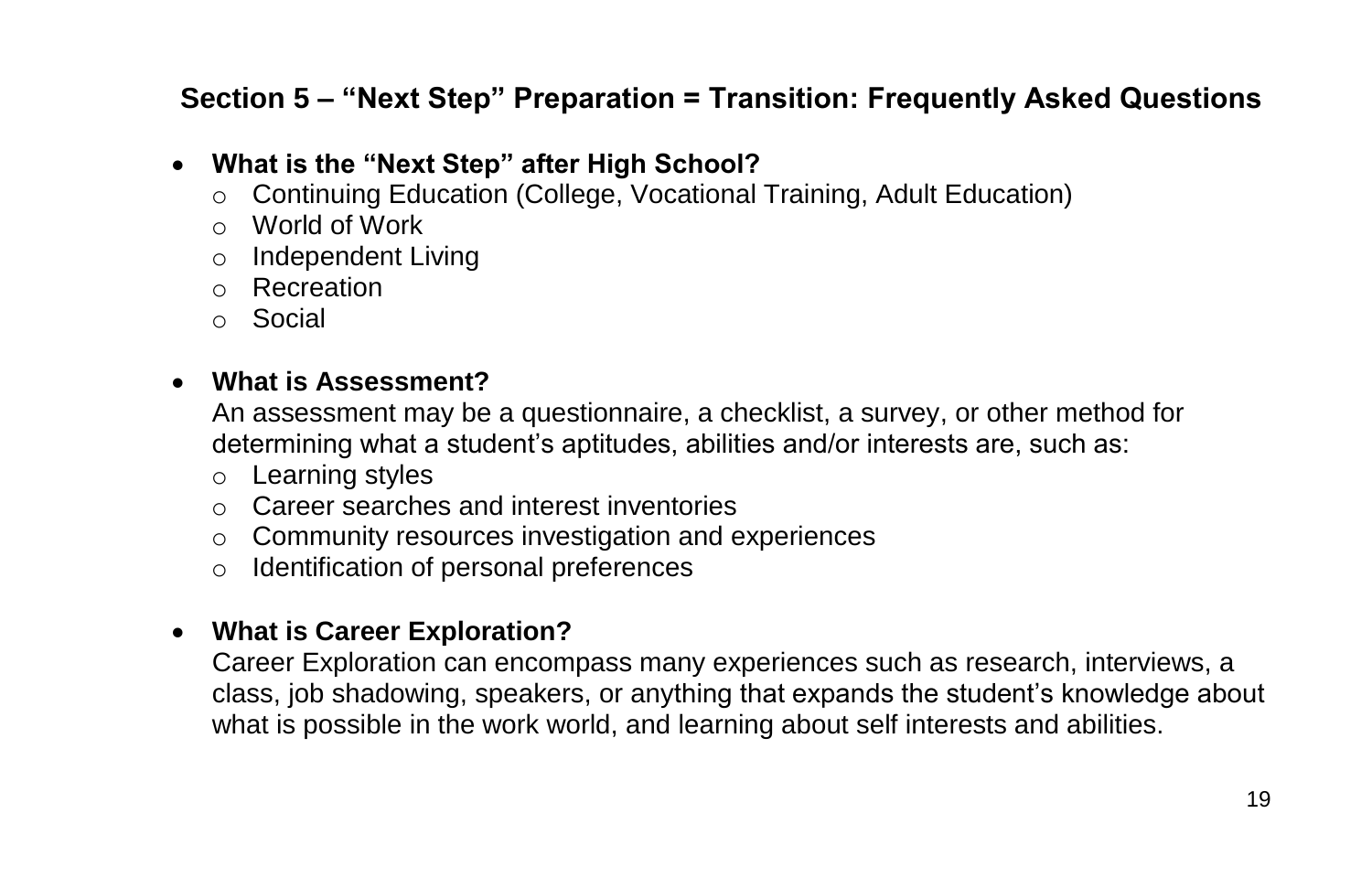# • **What is Work Based Learning (WBL)?**

WBL combines instruction with work site experience:

- o Apprenticeship
- o Simulated Experience
- o On the Job Training
- o Job Shadowing
- o Internship
- o Mentoring
- o School Based Work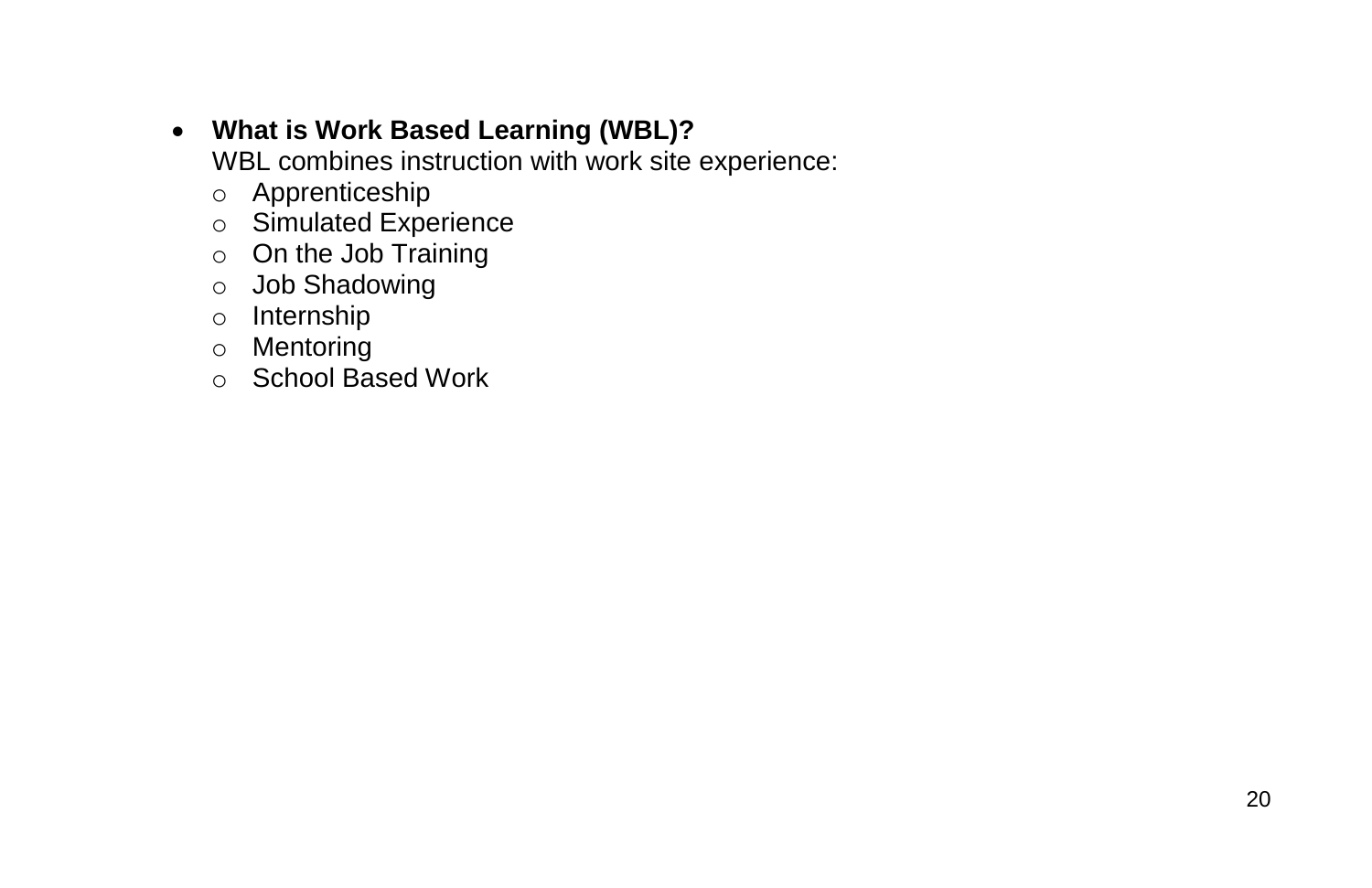# **Section 6 – Resources**

#### **Internet Resources**

There is a wealth of information on the internet about special education. Below are listed a few web sites. You can begin a general search with "Special Education Terminology".

- **CDE –** *[California Department of Education](http://www.cde.ca.gov/)* **(Secretaría de educación pública de California):**
- **CDE** *– Testing and Accountability* **[\(Exámenes y Responsabilidad\):](https://www.cde.ca.gov/ta/)** [www.cde.ca.gov/](http://www.cde.ca.gov/)ta/
- *Employment Development Department* **[\(Departamento del desarrollo del empleo\)](https://www.edd.ca.gov/) (EDD):**  [www.edd.ca.gov](http://www.edd.ca.gov/)
- **[Centro de diseminación para niños con discapacidades:](https://www.parentcenterhub.org/nichcy-gone/)** [www.nichcy.org](http://www.nichcy.org/)
- **[Diccionario de educación especial:](http://parentpals.com/gossamer/pages/)** www.parentpals.com
- **[Información acerca del prorama Workability 1:](https://www.cde.ca.gov/sp/se/sr/wrkabltyi.asp)** <http://www.cde.ca.gov/sp/se/sr/wrkabltyI.asp>
- **[Transition to Adult Life \(Transición a la vida adulta\):](https://cainclusion.org/camap/calstat/)** [www.calstat.org](http://www.calstat.org/)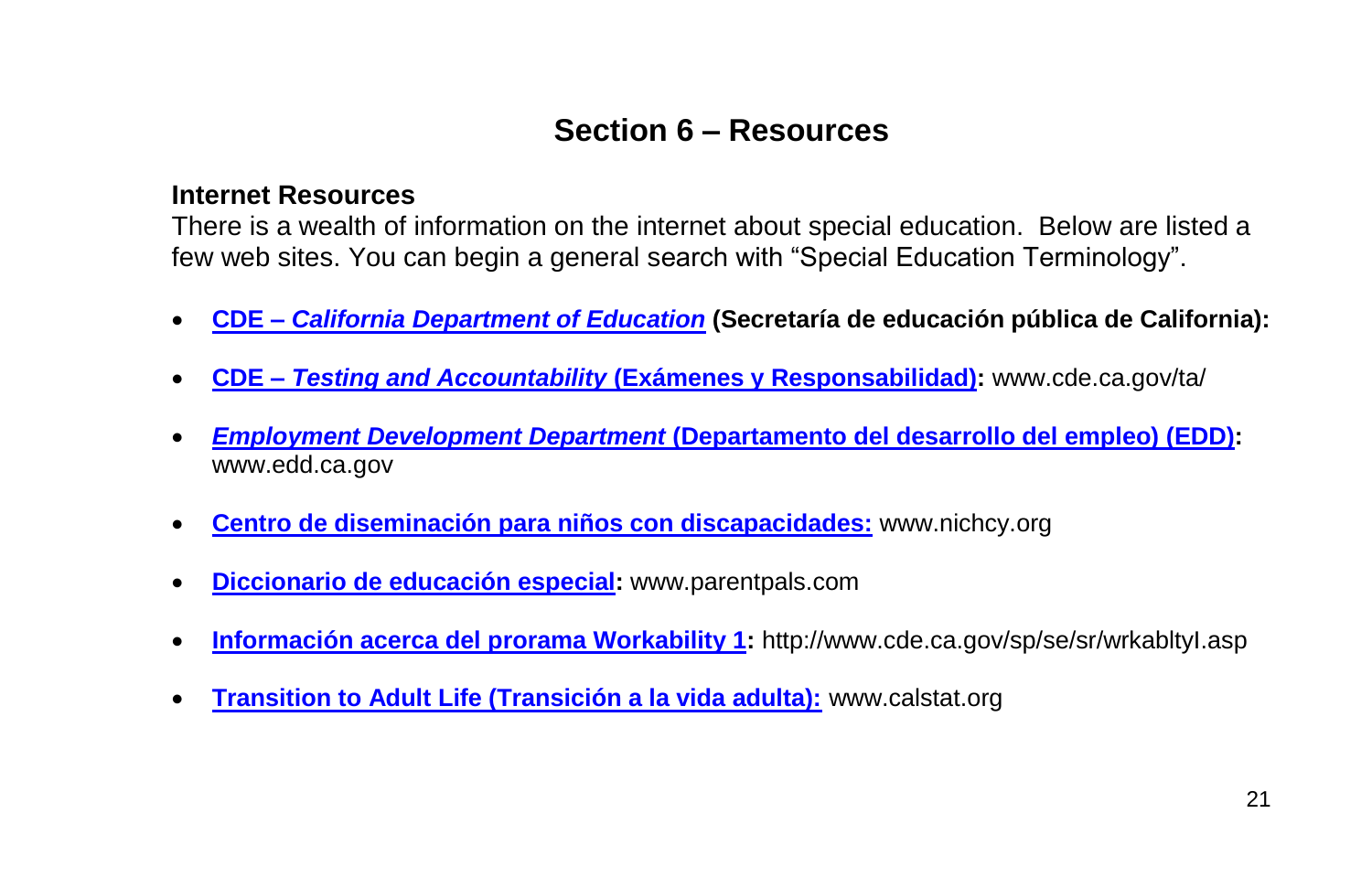### **Local Resources**

| <b>Department of Rehabilitation</b>                     |                                                                                                 |
|---------------------------------------------------------|-------------------------------------------------------------------------------------------------|
| 100 Paseo de San Antonio, #324<br>San Jose, CA 95113    | <b>Phone: 408-277-1355</b><br>$TTY: 408-277-4124$<br>Web: www.dor.ca.gov                        |
| <b>Fremont Union High School District</b>               |                                                                                                 |
| 589 West Fremont Avenue<br>Sunnyvale, CA 94087          | Phone: (408) 522-2438<br>Web: www.fuhsd.org                                                     |
| <b>NOVA: Youth at Work</b>                              |                                                                                                 |
| 505 W. Olive Avenue, Suite 550<br>Sunnyvale, CA 94086   | Phone: (408) 730-7640<br>Fax: (408) 522-9850<br>TTY: (408) 774-5448<br>Web: www.youthatwork.org |
| <b>Parents Helping Parents</b>                          |                                                                                                 |
| 1400 Parkmoor Ave, Suite 100<br>San Jose, CA 95126-3797 | Phone: (408) 727-5775<br>Web: www.php.com                                                       |
| <b>San Andreas Regional Center</b>                      |                                                                                                 |
| 6203 San Ignacio Ave, Suite 200<br>San Jose, CA 95119   | <b>Phone:</b> (408) 374-9960<br>Fax: (408) 281-6960<br>Web: www.sarc.org                        |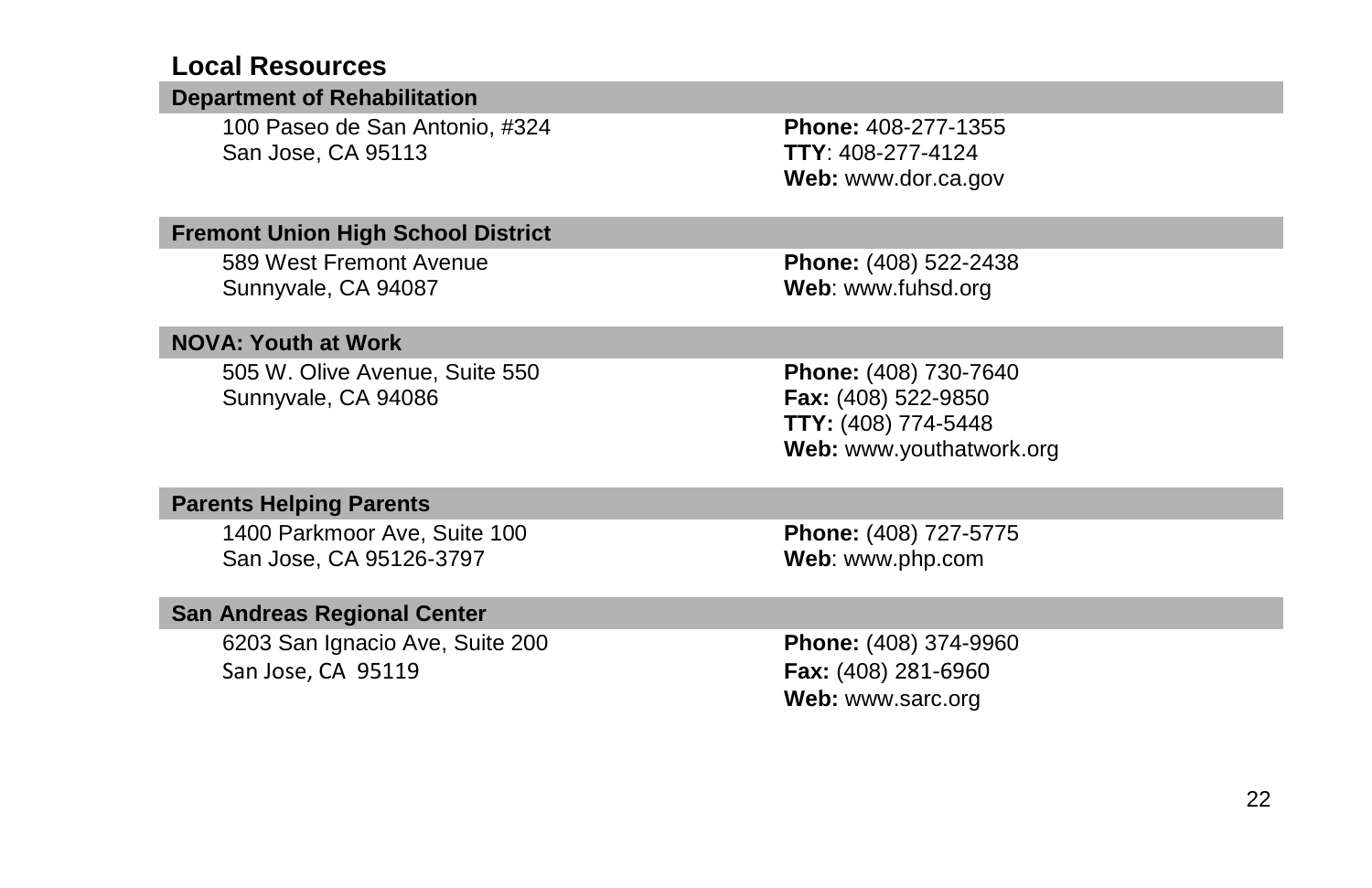# **Glossary – Special Education**

**Accommodations** – Changes in curriculum or instruction that do not modify the requirements of the class or the content standards or benchmarks. Accommodations are determined by the IEP team and are documented in the student's IEP.

**Age of Majority/Transfer of Rights** – When a student with a disability reaches the age of 18, all rights accorded to a parent transfer to the student. The parent and student must be informed of the transfer of rights at least a year prior to the student's 18th birthday.

**Americans with Disabilities Act (ADA)** – The federal law requires accommodations for people with disabilities in the community and workplace.

**Community Setting** – This is a setting outside of school property where IEP goals and objectives are the focus of instruction.

**Individuals with Disabilities Education Act (IDEA)** – The Federal Law that grants entitlement for special education services to children with disabilities.

- **Disability Categories** (by Federal Law) **Include:**
- 
- 
- 
- 
- 
- 
- 
- \* Deafness (DEAF) \* Orthopedic Impairment (OI) \* Visual Impairment (VI)
- \* Emotional Disturbance (ED) \* Other Health Impairment (OHI)
- \* Hard of Hearing (HH) \* Specific Learning Disability (SLD)
- \* Autism (AUT) \* Intellectual Disabilities (ID) \* Speech or Lang. Impairment (SLI)
- \* Deaf-Blindness (DB) \* Multiple Disability (MD) \* Traumatic Brain Injury (TBI)
	-